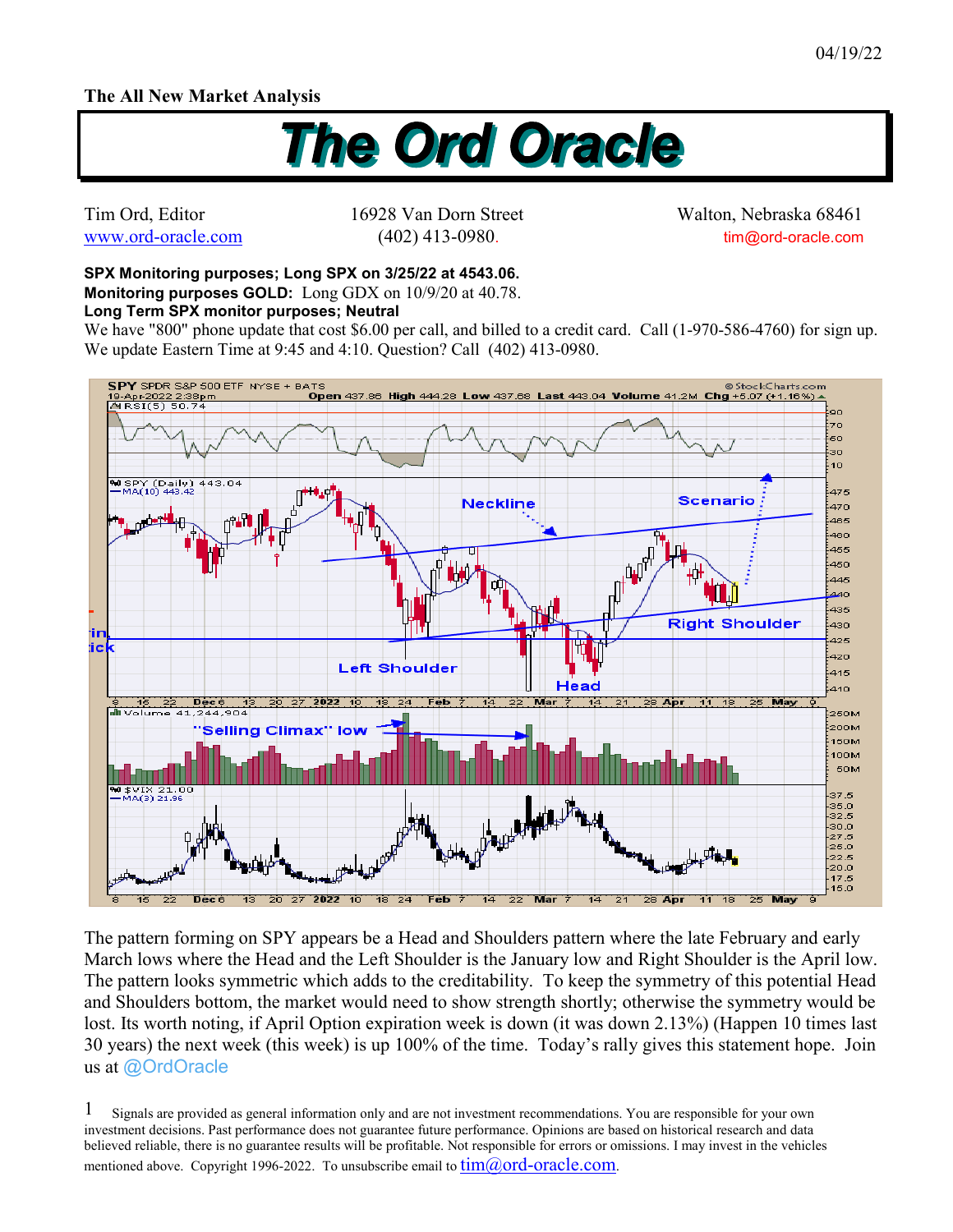

We updated this chart from yesterday, we said yesterday, "Significant lows are made when the NYSE McClellan Oscillator falls below -300 (capitulation) then rallies to +200 (sign of Strength). The NYSE Summation index is in the bottom window. We got this setup at the end of March. To confirm an intermediate term up trend, the NYSE Summation index needs to turn up from below -700 (check) and then rally to +1000. Currently the Summation index stands at -185. Usually the duration of the Summation index low below -700 to +1000 is around two months. The low in the Summation index came on March 10, so around May 10 the Summation index ideally should be above  $+1000$  which is about 3  $\frac{1}{2}$  weeks away. If the Summation index fails to break above  $+1000$  level (or at least close to +1000) around May 10, than the market failed to show strength off of a significant low and would be an intermediate term bearish sign. Therefore its important for the market to show strength right now and continue to show strength for the next 3 or 4 weeks." Today's rally was a good start and needs to continue for the next 3 to push the Summation index up near  $+1000$ . Join us on twitter. @OrdOracle

Signals are provided as general information only and are not investment recommendations. You are responsible for your own investment decisions. Past performance does not guarantee future performance. Opinions are based on historical research and data believed reliable, there is no guarantee results will be profitable. Not responsible for errors or omissions. I may invest in the vehicles mentioned above. Copyright 1996-2022. To unsubscribe email to  $\lim_{\omega}(\partial \text{ord-oracle.com})$ . 2